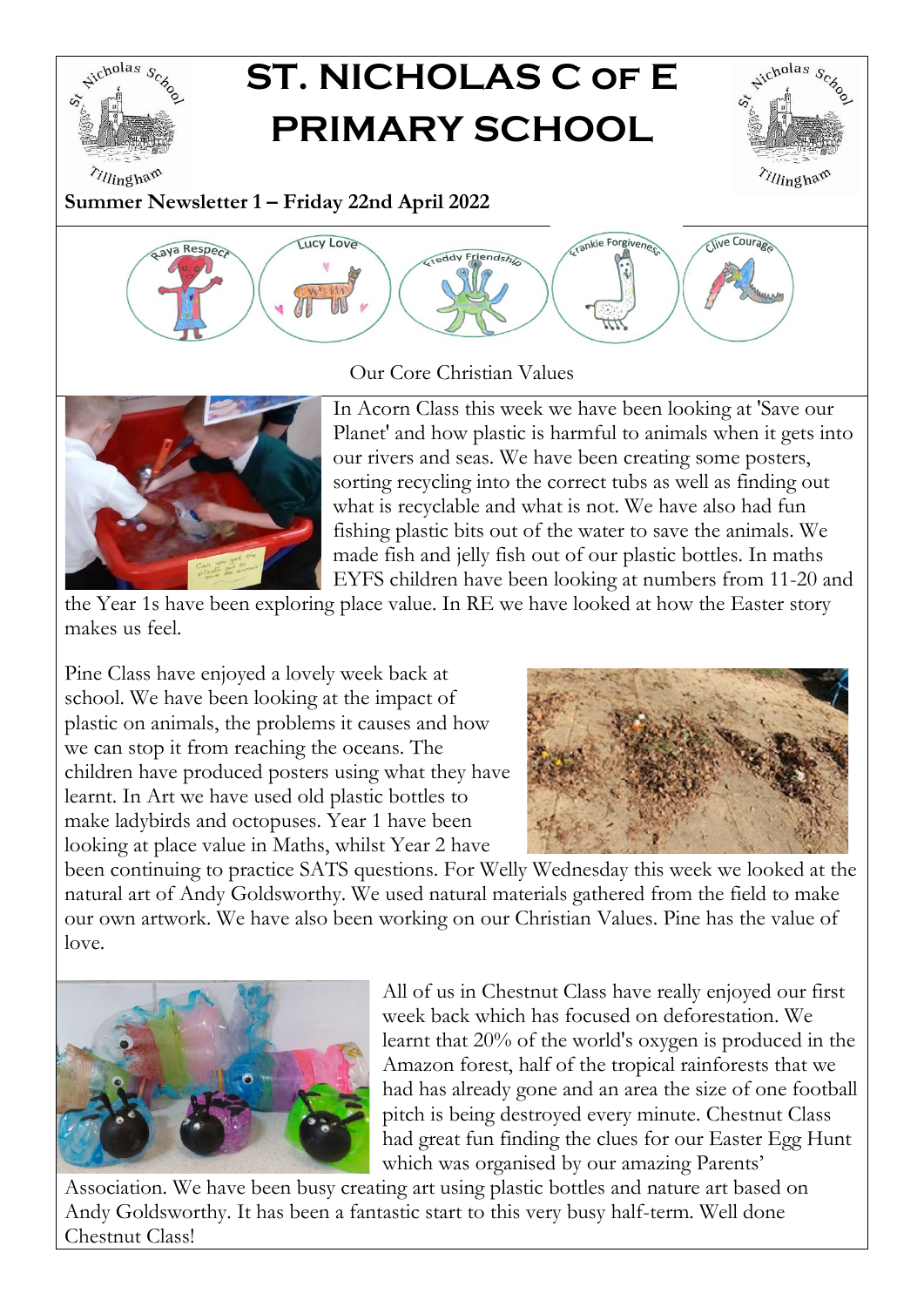In Birch class this week we have been learning about deforestation. The children have been researching this topic and have produced posters about it using persuasive writing. They have also been colour mixing greens to paint rainforest pictures and making woodland animals out of plastic bottles. The children had a fun afternoon creating nature art inspired by Andrew Goldsworthy too. In maths the children have been



learning to round numbers to the nearest 10, 100 and 1000.



This week Oak class have been working on the theme of plastic pollution. We have been writing a fictional persuasive letter to an MP regarding the problem of plastic pollution and what can be done to address the situation. We have also produced some wonderful posters on the effects of plastic waste in our oceans and what we can do to address this. The class have also made fish and jellyfish out of plastic bottles and collected natural materials from

outside in order to create a seascape for their plastic bottle fish. In maths we have been working on place value, going over negative numbers and rounding numbers up to one million.

#### **Our Rainbow Readers are:**

**Red Readers:** Frankie and Oscar.

**Orange Readers:** Harrison E, Dolly, Emily, Jessica, Thomas T, Mason and Millie.

**Yellow Readers:** Jeffrey, Max B, Freya and Teddy W.

Well done to you all, you are now on your way along the Rainbow! Don't forget to record the reading your child does on the Rainbow Reading Challenge sheet and then send it into school when you have completed the first sheet.

If you wish to contact the school via e-mail, please use the following e-mail address: [office.stnicholas@dcvst.org.](mailto:office.stnicholas@dcvst.org)

Please note, if you receive an e-mail from [StNicholasCofEPrimary@pupilasset.co.uk,](mailto:StNicholasCofEPrimary@pupilasset.co.uk) please do not try to reply to this e-mail address. Although your e-mail seems to send, it does not actually come through to the school. Please reply using the [office.stnicholas@dcvst.org](mailto:office.stnicholas@dcvst.org)

**FLOWER FESTIVAL** St. Nicholas Church, Tillingham, CM0 7SU

Saturday 30th April 11am – 4pm Sunday 1st May 12pm – 4pm Monday 2nd May 11am – 4pm

Admission Free and Refreshments available.



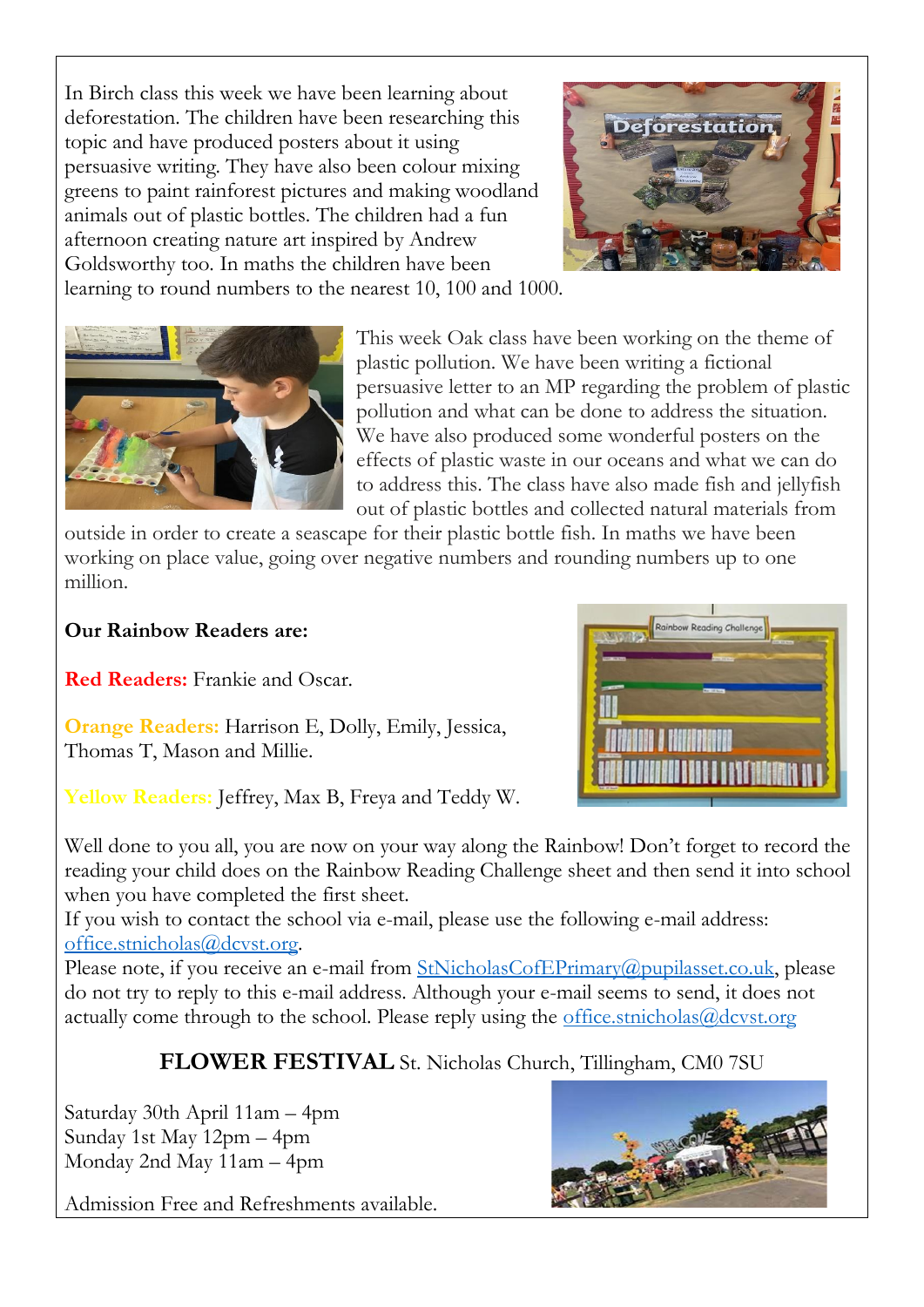

Sunday  $1^{st}$  May – 4pm - Cream Tea & Concert by Harmony Choir. Adult  $f$  10 ticket/under 16s  $\int$ 5 ticket.

Tickets from: Steven Green 01621 779500 / Jean Thorogood 01621 778077

**School Kitchen**

The theme day for this term is: Thursday 19<sup>th</sup> May – Census Day

Please find the menu for next week below:



## **PTA**

The money raised by the PTA goes to help support the children and school. Please support these events as much as you can.

Father's Day Stall - Thursday 16<sup>th</sup> June

Summer Fete - Thursday 14<sup>th</sup> July

Tillingham Flower Show and Parade - Saturday 23rd July

| Awards          |                                                                                                                                                                                   |
|-----------------|-----------------------------------------------------------------------------------------------------------------------------------------------------------------------------------|
| Golden Children |                                                                                                                                                                                   |
| Acorn           | Mathematician of the Week: Grae<br>Writer of The Week: Mason<br>Attitude to Learning: Harrison<br>Core Value of Friendship: Amber for showing a lovely<br>friendship with others. |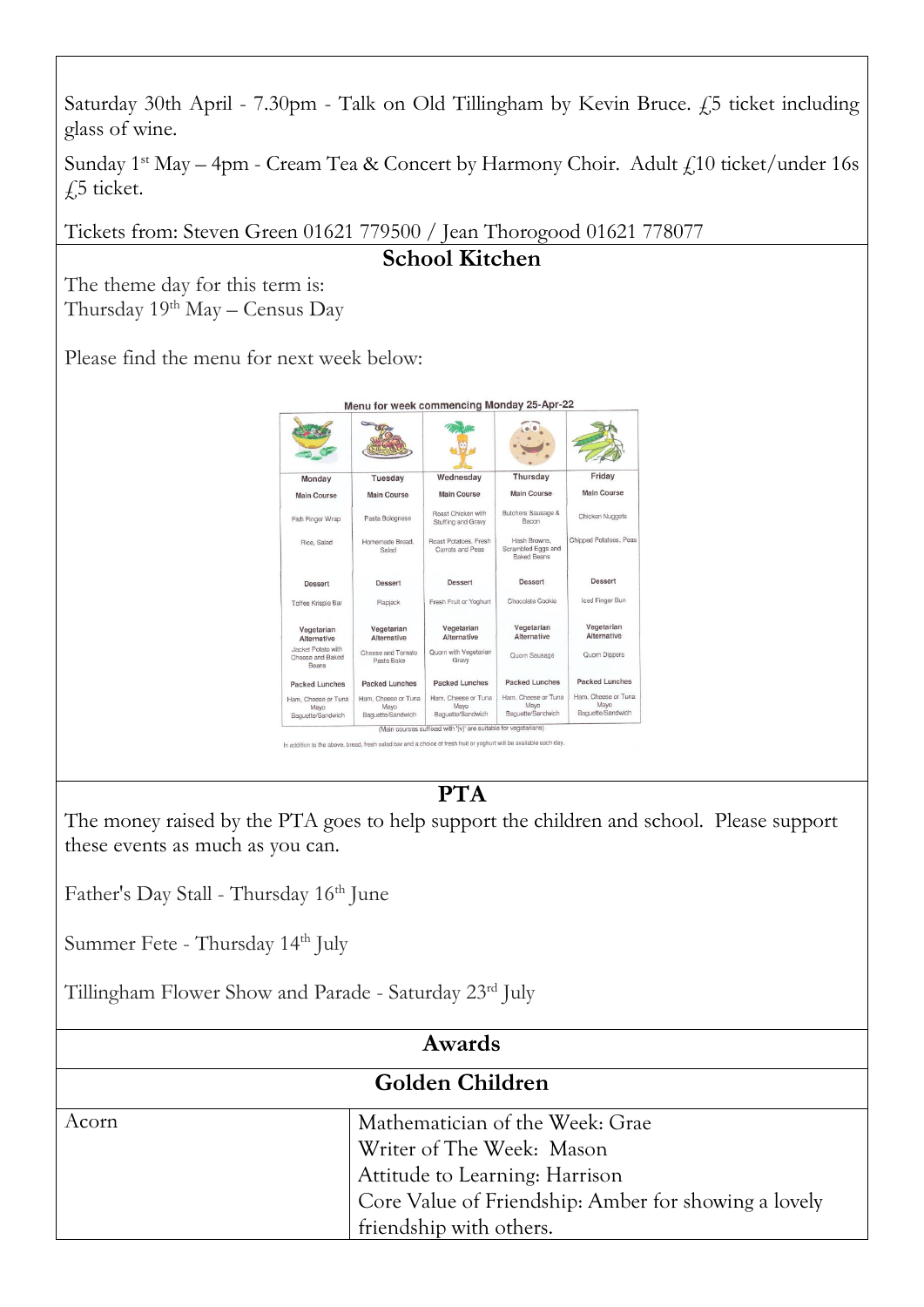| Pine                       | Mathematician of the Week: Freya                            |  |
|----------------------------|-------------------------------------------------------------|--|
|                            | Writer of the Week: Shane                                   |  |
|                            | Attitude to Learning: Amber                                 |  |
|                            | Core Value of Courage: Pheobe for helping her injured       |  |
|                            | friends.                                                    |  |
| Chestnut                   | Mathematician of the Week: Teddy W                          |  |
|                            | Writer of the Week: Sienna                                  |  |
|                            | Attitude to Learning: Teddy E                               |  |
|                            | Core Value of Friendship: Emily for supporting her          |  |
|                            | classmate when they were having a tricky day.               |  |
| Birch                      | Mathematician of the Week: Jack                             |  |
|                            | Writer of the Week: Mia                                     |  |
|                            | Attitude to Learning: Ronnie                                |  |
|                            | Core Value of Respect: Abigail for helping in class         |  |
|                            | without being asked on many occasions.                      |  |
| Oak                        | Mathematician of the Week: Matthew                          |  |
|                            | Writer of the Week: Max B                                   |  |
|                            | Attitude to Learning: Max H                                 |  |
|                            | Core Value of Courage: Leyla for trying her best in all her |  |
|                            | work.                                                       |  |
| <b>Staff Announcements</b> |                                                             |  |

Mrs Harden will be working within Acorn class every Monday and will be supported by Mrs Moscrop.

Mrs Hickford will be working in Pine Class every Tuesday and Thursday afternoon.

### **Congratulations to…**

Mrs Glynn has been appointed the position of Headteacher at St Nicholas Primary starting from September 2022.

Mrs Dodds has taken on the role of Admin Coordinator.

Mrs Perkins is now working as the Administrative Assistant.



Please remember we are a NUT FREE SCHOOL! We have a number of children with severe nut allergies which means we cannot have any food in that contains nuts, or may contain nuts. This includes all types of nuts including hazelnuts. Please can we ask that check all packaging of snacks and packed lunches before you send it in to school. This also includes any sweets or treats you send on for your child's birthday celebrations.

Thank you for your cooperation!